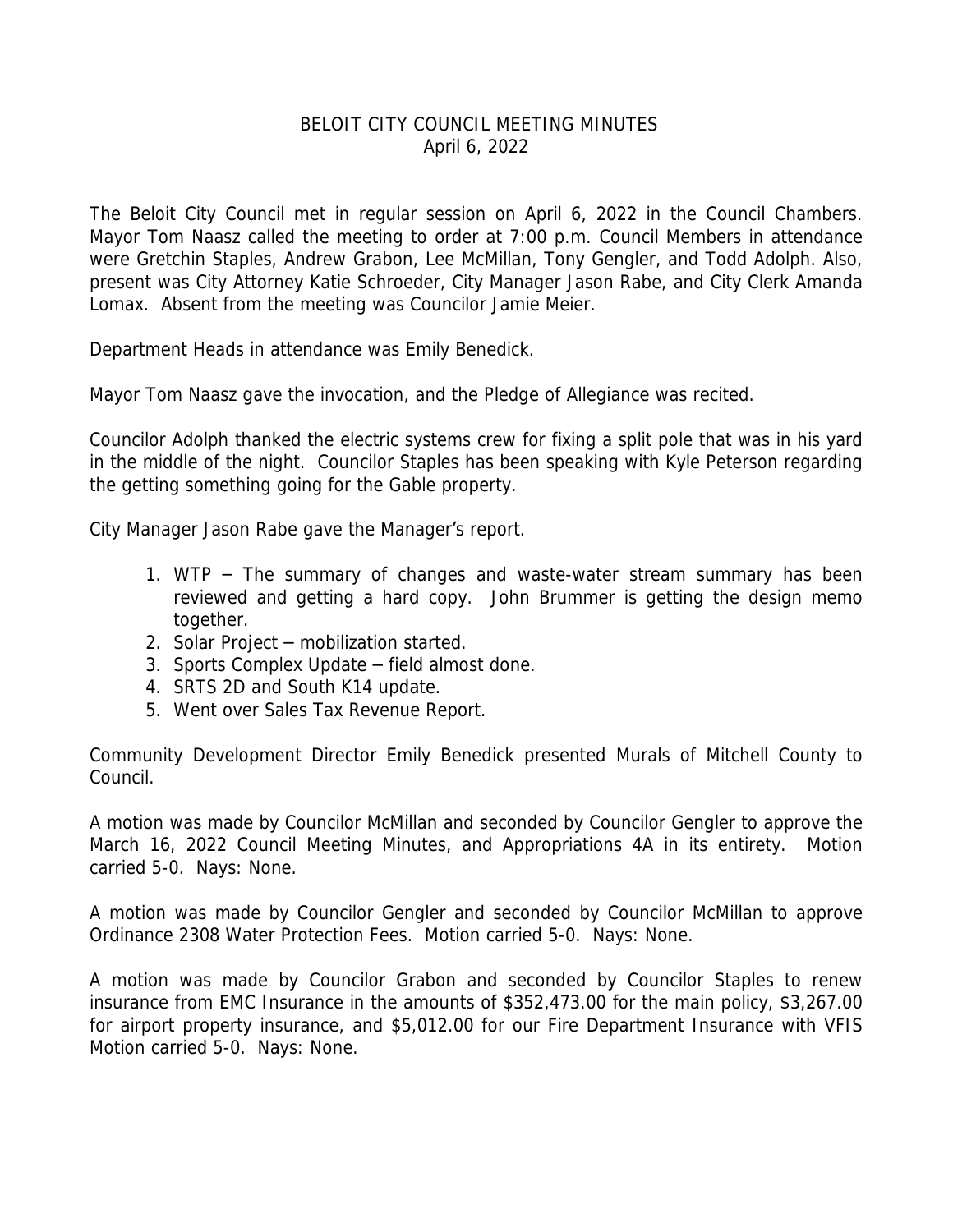A motion was made by Councilor Adolph and seconded by Councilor McMillan to approve the Airport Lease agreement with Wells Flying Services, LLC. Motion carried 5-0. Nays: None.

A motion was made by Councilor Grabon and seconded by Councilor Adolph to approve the bid from Screed Tech in the amount of \$284,016.50 for the airport pavement rehabilitation. Motion carried 5-0. Nays: None.

A motion was made by Councilor Grabon and seconded by Councilor Staples to approve the grant application with FAA for the pavement rehab project. Motion carried 5-0. Nays: None.

A motion was made by Councilor Grabon and seconded by Councilor Gengler to approve the Amendment to the Consulting Agreement with Olsson. Motion carried 5-0. Nays: None.

A motion was made by Councilor McMillan and seconded by Councilor Grabon to approve the Amendment to the KDOT KAIP Grant Agreement for a new AWOS for the Moritz Memorial Airport. Motion carried 5-0. Nays: None.

A motion was made by Councilor Grabon and seconded by Councilor Staples to approve the Blue Cross Blue Shield Placemaking and multimodal Pledge. Motion carried 5-0. Nays: None.

A motion was made by Councilor Gengler and seconded by Councilor McMillan to approve the requested Chautauqua Park camping closure for Prairie Winnies for May 5<sup>th</sup>-8<sup>th</sup>, 2022. Motion carried 5-0. Nays: None.

A motion was made by Councilor Grabon and seconded by Councilor Gengler to approve a Special Event Permit for a family reunion at the Chautauqua Park for April 16, 2022. Motion carried 5-0. Nays: None.

A motion was made by Councilor Grabon and seconded by Councilor Gengler to approve a Special Event Permit for a Class Reunion (BHS Class of 1972) at the Chautauqua Park for May 28, 2022. Motion carried 5-0. Nays: None.

A motion was made by Councilor Adolph and seconded by Councilor Grabon to adjourn the meeting. Motion carried 5-0. Nays: None. The meeting ended at 7:43 p.m.

Work Session began at 7:43 p.m. Council Members in attendance were Gretchin Staples, Andrew Grabon, Lee McMillan, Tony Gengler, and Todd Adolph. Also, present was City Attorney Katie Schroeder, City Manager Jason Rabe, and City Clerk Amanda Lomax. Absent from the meeting was Councilor Jamie Meier.

Department Heads in attendance was Emily Benedick.

City Attorney Katie Schroeder drafted a letter to send to neighboring communities requesting support for a judicial tax foreclosure sale.